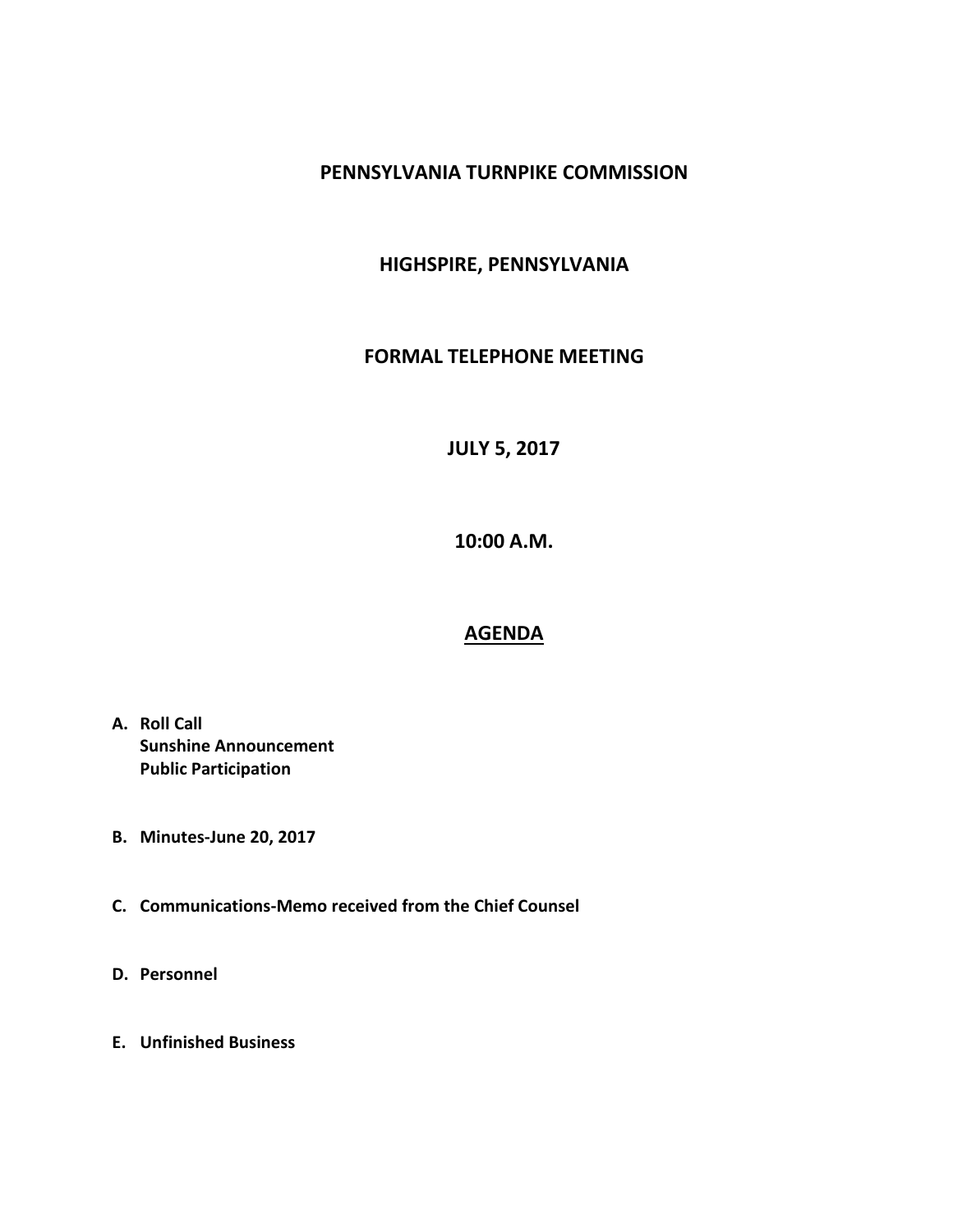- **1. Approve payment of the invoice to Chubb, through our broker AON, for a total amount of \$49,841.00, which represents the premium for the Owner Controlled Insurance Program (OCIP) for the Southern Beltway, US 22 to I-79 (through July 26, 2019).**
- **2. Approve the negotiation and execution of the Agreements, an Amendment, a Work Order and a Lease for the items listed in memos "a" through "f":**
	- **a. Amendment to our agreement with Penn State Facility Engineering Institute to continue with facility condition assessments, implementation of a utility bill management system, energy procurement assistance and educational services; exercising the option to renew the agreement for an additional 4-years at a not-to-exceed amount of \$2,250,527.00; and a supplement of \$59,338.00 for the FY 2018 contract;**
	- **b. Agreement with the Wilkes-Barre/Scranton International Airport to protect the Commissions' interests and property during the Northeastern PA Air Show to be held August 11 – 13, 2017;**
	- **c. Easement Agreement with Towamencin Township for the Township to install a pedestrian trail through Parcel 656 of Commission owned surplus property; for a fee of \$5,000.00 from the Township;**
	- **d. Work Order #45 with TransCore to provide hardware, software and installation for a component upgrade to the existing Digital Video Audit System (DVAS); at a not-to-exceed amount of \$169,890.00;**
	- **e. Lease Agreement with TransCore to lease Commission owned property at 300 East Park Drive for the Customer Service Center and Violations Processing Center;**
	- **f. Settlement Agreement and Release with Nancy Zerfuss, and authorizing issuance of the workers' compensation settlement payment.**
- **3. Approve the Right-of-Way Requests for the items listed in memos "a" through "f":**
	- **a. Acquisition of Right-of-Way #3062-C (Patricia M. Herrmann), a partial take parcel necessary for the installation of pre-entry ITS from MP 10.00 to MP 189.00 by authorizing payment of \$3,500.00 representing fair market value to Patricia M. Herrmann; authorize the appropriate Commission officials to execute the Temporary Construction Easement and other documents that may be required for closing; and authorize payment of additional statutory damages as calculated by the Right-of-Way Administrator and approved by the Chief Counsel and payment of the fair market value to the property owner is contingent upon the delivery of a Temporary construction Easement as prepared by the Legal Department;**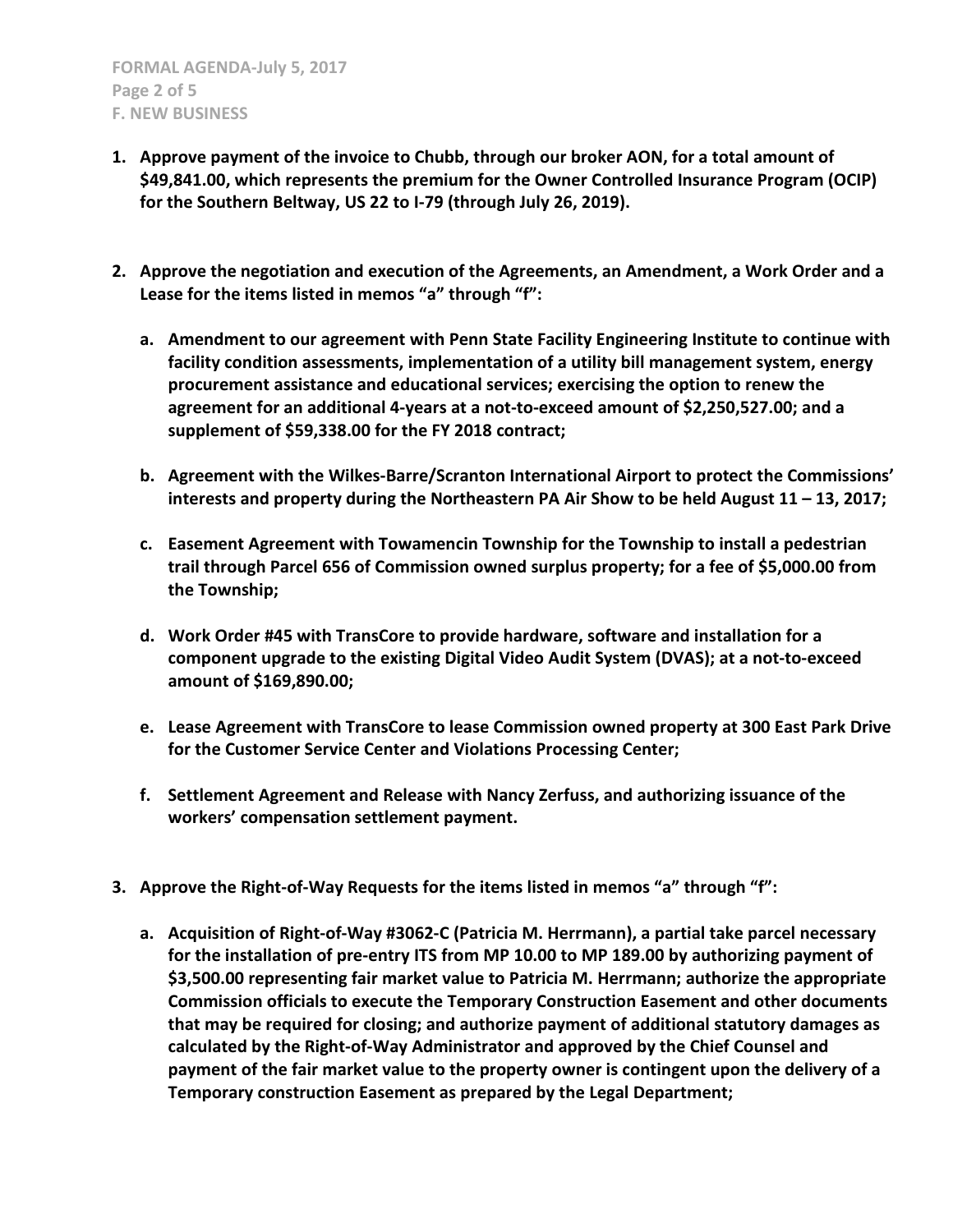- **b. Settlement of Right-of-Way #1031-R05 (Shreeji Properties, LLC), a partial take parcel necessary for the Somerset 5-Legged Interchange by authorizing payment of \$81,241.31 representing settlement to Bresnahan, Nixon & Finnegan, P.C., escrow agent; and payment of the settlement funds is contingent upon the execution of a Stipulation of Settlement as approved by the Legal Department and the docket being marked settled and discontinued with prejudice;**
- **c. Settlement of Right-of-Way #1031-R04 (GM Realty, LLC, et al.), a partial take parcel necessary for the Somerset 5-Legged Interchange by authorizing payment of \$22,538.00 representing settlement to Bresnahan, Nixon & Finnegan, P.C., escrow agent; and payment of the settlement funds is contingent upon the execution of a Stipulation of Settlement as approved by the Legal Department and the docket being marked settled and discontinued with prejudice;**
- **d. Settlement of Right-of-Way #1031-R20 (HK Realty, LLC, et al.), a partial take parcel necessary for the Somerset 5-Legged Interchange by authorizing payment of \$46,637.21 representing settlement to Bresnahan, Nixon & Finnegan, P.C., escrow agent; and payment of the settlement funds is contingent upon the execution of a Stipulation of Settlement as approved by the Legal Department and the docket being marked settled and discontinued with prejudice;**
- **e. Acquisition of Right-of-Way #1092-C2 (Samuel G. Fochtman), a partial take parcel necessary for the total reconstruction project from MP 128.00 to MP 134.00 by authorizing payment of \$707.50 representing fair market value and pro-rated taxes to Samuel G. Fochtman; authorize the appropriate Commission officials to execute the Agreement of Sale and all other documents required for closing; authorize the payment of additional statutory damages as calculated by the Right-of-Way Administrator and approved by the Chief Counsel; and payment of fair market value to the property owner is contingent upon the delivery of a deed as prepared by the Legal Department;**
- **f. Acquisition of Right-of-Way #7169-H (Paul & Kristan Hardy), a partial take parcel necessary for construction of the I-95 Interchange by authorizing payment of \$150.00 representing payment of the Borough's sewer connection application fee to The Bristol Borough Water and Sewer Authority; authorizing the payment of all other costs associated with the sewer connection, and all other damages as calculated by the Right-of-Way Administrator and approved by the Chief Counsel.**
- **4. Approve advertising for two (2) engineering firms for traffic operations and Intelligent Transportation Systems (ITS).**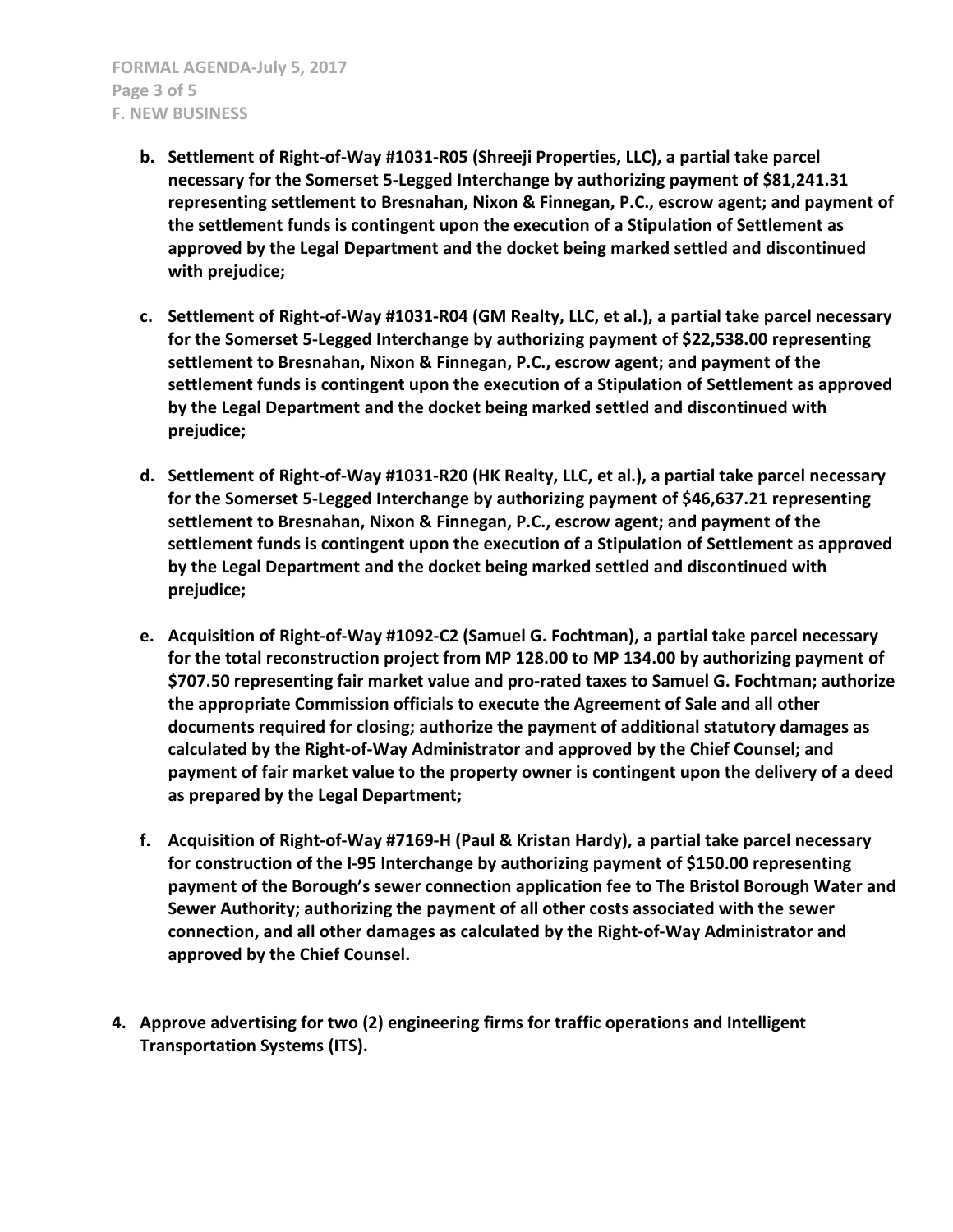- **5. Approve the Award of Bids and the Issuance of Purchase Orders for the items listed in memos "a" through "e":**
	- **a. Six (6) mobile generators for various towers, utilizing the Commonwealth's contract with Cleveland Brothers Equip Co., Inc.; at a total award of \$198,630.00;**
	- **b. Sodium Chloride (August 1, 2017 – July 31, 2018), to the lowest responsive and responsible bidders:**

| <b>Compass Minerals</b>   | \$4,000,000.00  |
|---------------------------|-----------------|
| <b>American Rock Salt</b> | 4,100,000.00    |
| Cargill Inc.              | 3,900,000.00    |
| <b>TOTAL AWARD:</b>       | \$12,000,000.00 |
| Plus 25% contingency      | 3,000,000.00    |
| <b>APPROVED TOTAL:</b>    | \$15,000,000.00 |

- **c. Tree clearing from MP 157.30 to MP 162.00, to the lowest responsive and responsible bidder, K. W. Reese, Inc.; at a total award of \$999,418.95;**
- **d. AccuWeather license fee for forecasting services; exercising the option to renew the agreement (October 1, 2017 – September 30, 2018) with DELL Marketing, LP; at a cost of \$123,823.96;**
- **e. Annual printer maintenance agreement (through June 30, 2018), utilizing the Commonwealth's contract with Fraser Advanced Information Systems; at a total award of \$110,000.00.**
- **6. Approve amending the pool of qualified real estate appraisers and title abstracting and closing services to include Tri-State Paralegal Service, LLC in the qualified pool.**
- **7. Approve the Change Orders and Final Payment for the items listed in memos "a" and 'b":**
	- **a. Change Order #1 and Final Payment for Contract #A-130.64R001-3-02 for bituminous resurfacing of Clarks Summit Interchange ramps with Pikes Creek Site Contractors, for a decrease of \$715,227.35 to balance items to actual work completed and pavement markings, for a final contract value of \$1,777,783.93 and final amount due to the contract of \$107,073.32;**
	- **b. Change Order #1 for Contract #EN-00198-03-07 for roadway and miscellaneous repairs between MP A57.22 and MP A130.64 with Road-Con, Inc., for an increase of \$400,000.00 to perform 1½" milling and paving of the NB and SB lanes near MP A130.00; for a revised not-toexceed amount of \$2,400,000.00.**